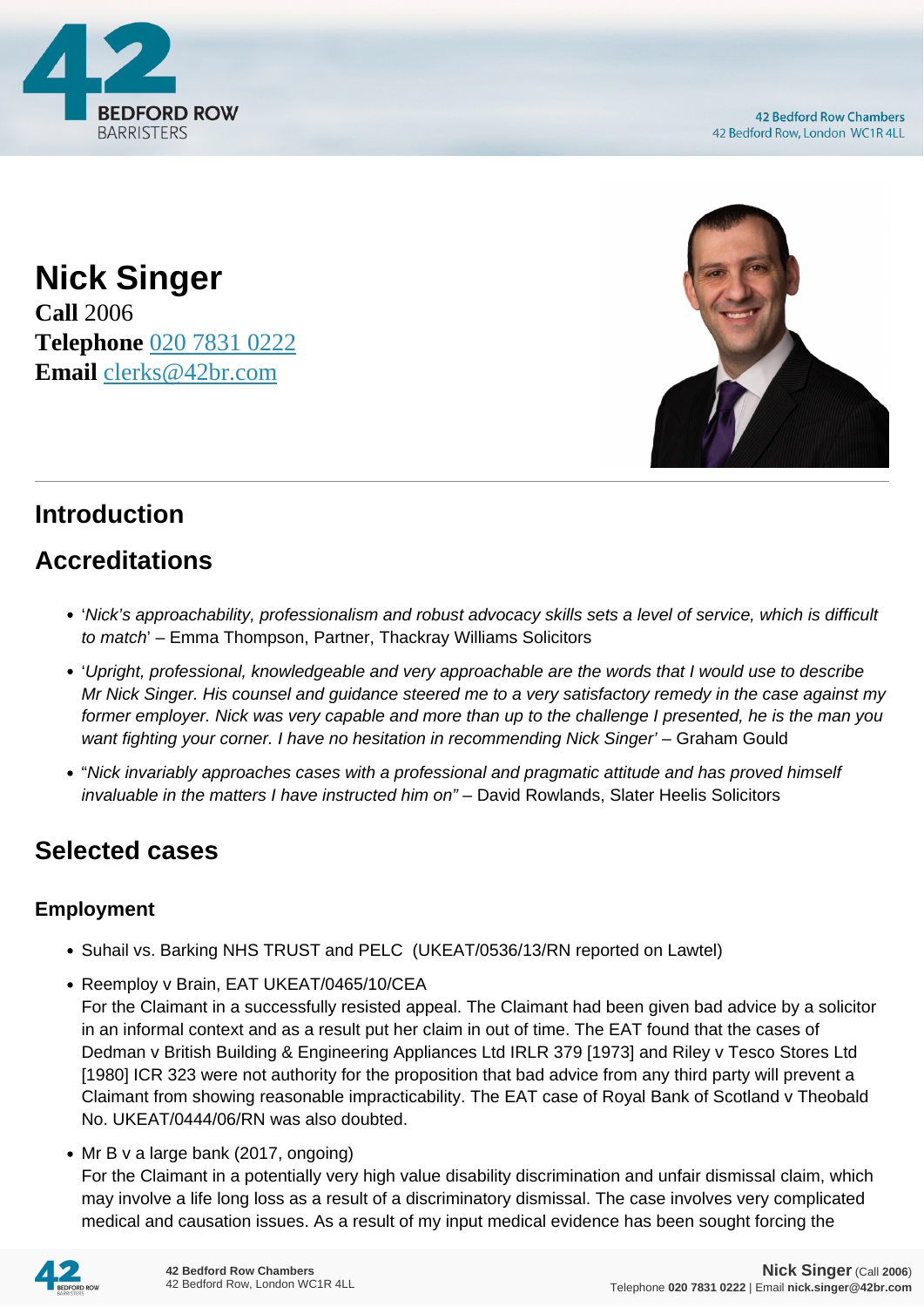

Respondent to concede disability and increase their offer substantially.

• Mr F v A Company (2016)

For the Claimant in a high value age discrimination and unfair dismissal case. There were potentially complex legal issues surrounding the admissibility of covert recordings taken by the Claimant. I ensured that he was able to get these into evidence. The case settled for a six figure sum after a Judicial Mediation.

• Mr W v a Company (2015)

For the successful Respondent in a difficult whistleblowing case, which covered a large number of allegations.

• Mr v T Ltd (2014)

For a nationally recognised employer in a 7 day case of unfair dismissal and disability discrimination. It involved over 30 allegations and 10 witnesses. The Claim was dismissed and the Tribunal, after considering the Claimant's cross examination, decided he had been untruthful.

 $\bullet$  Mrs N v a company (2014)

For the Claimant involving allegations of sex discrimination and race discrimination. The matter settled for nearly £300,000 after a Judicial Mediation.

• Mr S v R Ltd (2013)

For a nationally recognised employer in a 5 day race discrimination claim in which the Claimant felt he had been dismissed on the basis of his race. The Claim was dismissed

 $\bullet$  Mrs P v T ltd (2012)

For a nationally recognised employer in an unfair dismissal claim where the Claimant alleged she was unfairly dismissed after taking part in dangerous horseplay in the employer's factory. The Claim was dismissed.

• Mrs A v a London Borough (2010)

For the successful Respondent in a 10 day case, which included allegations made by a social worker against numerous witnesses of direct discrimination, disability related discrimination, failure to make reasonable adjustments and harassment.

• Mr O v E Ltd (2008)

For the successful Claimant in a 4 day race discrimination claim in which the Claimant alleged he had been subject to hostile and humiliating treatment due to his race and the colour of his skin.

#### **Personal Injury**

• Mrs L v Mr F (2014)

For the Claimant in a high value multi-track involving complex medical evidence surrounding the diagnosis of a degenerative condition known as an Arnold Chiari Malformation and the impact of the Road Traffic Accident on this condition.

- Mr C Vs Churchill Insurance (2014) For the Claimant in a high value multi-track Road Traffic Accident case, which unfortunately caused the Claimant relentless heart failure. The Claim settled for just below £300,000.
- Mrs A v a London Borough (2014) For the Claimant in a high value multi-track in which the Claimant tripped over a paving stone (ongoing).